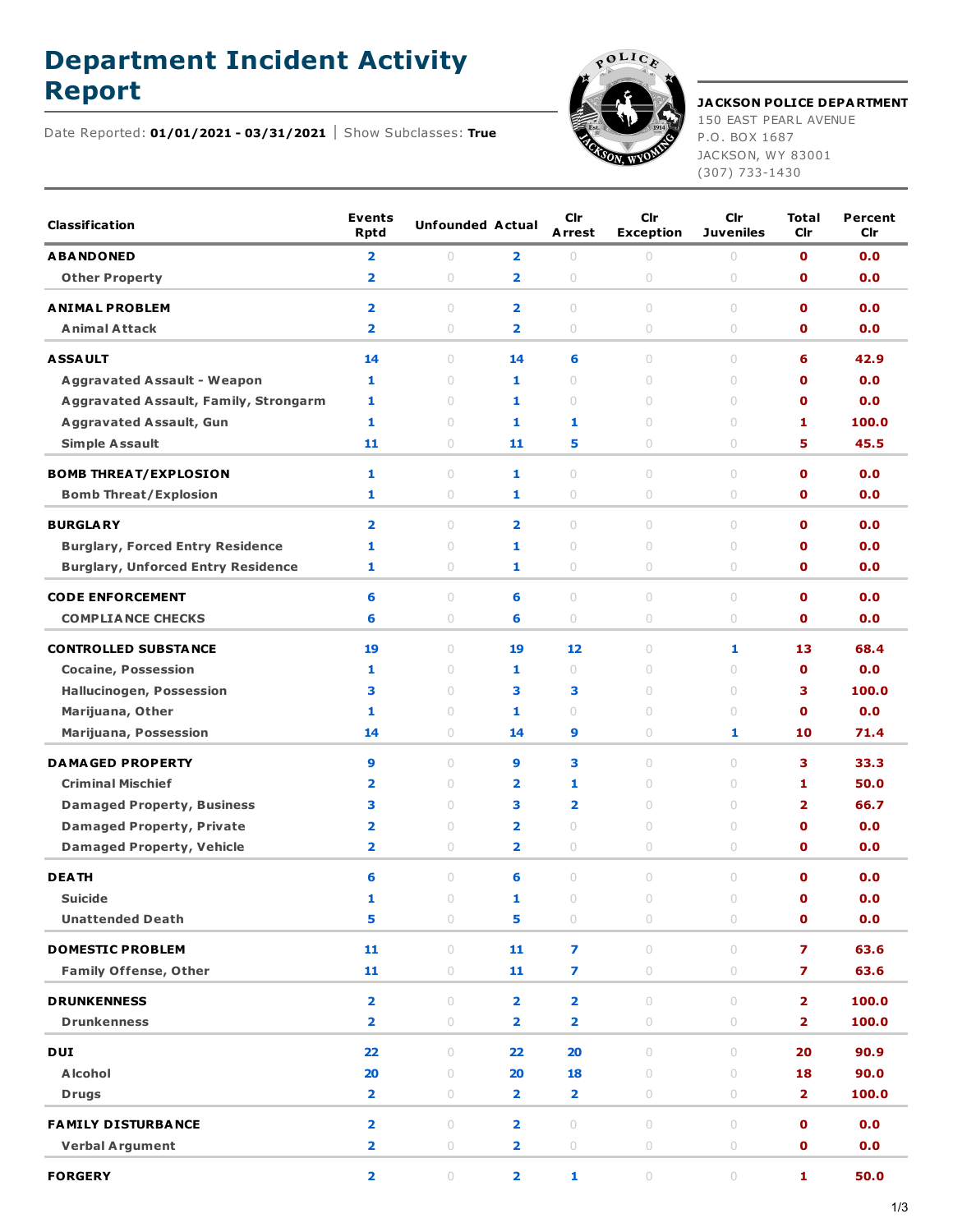| <b>Pass Counterfeited Documents</b>    | 1                       | $\circ$      | 1                       | $\circ$                 | $\circ$             | $\circ$                          | $\mathbf o$                | 0.0        |
|----------------------------------------|-------------------------|--------------|-------------------------|-------------------------|---------------------|----------------------------------|----------------------------|------------|
| <b>Possess Forged Documents</b>        | 1                       | 0            | 1                       | 1                       | 0                   | $\circ$                          | 1                          | 100.0      |
| <b>FRAUD</b>                           | 4                       | $\cup$       | 4                       | $\circ$                 | $\circ$             | $\cup$                           | $\mathbf 0$                | 0.0        |
| <b>Fraud By Wire</b>                   | $\overline{\mathbf{2}}$ | $\circ$      | $\overline{\mathbf{2}}$ | $\circ$                 | $\circ$             | $\circ$                          | $\mathbf 0$                | 0.0        |
| <b>Fraud, Insufficient Funds Check</b> | 1                       | 0            | 1                       | $\circ$                 | $\circ$             | $\circ$                          | $\mathbf 0$                | 0.0        |
| <b>Fraudulent Activities Other</b>     | 1                       | 0            | 1                       | $\circ$                 | 0                   | $\circ$                          | $\mathbf 0$                | 0.0        |
|                                        |                         |              |                         |                         |                     |                                  |                            |            |
| <b>HARASSMENT</b>                      | 4                       | $\cup$       | 4                       | $\circ$                 | $\circ$             | $\cup$                           | $\mathbf{0}$               | 0.0        |
| <b>Electronic Communication</b>        | 1<br>3                  | $\circ$<br>0 | 1<br>з                  | $\circ$<br>$\circ$      | $\circ$<br>0        | $\circ$<br>$\circ$               | $\mathbf 0$<br>$\mathbf 0$ | 0.0<br>0.0 |
| Harassment, Other                      |                         |              |                         |                         |                     |                                  |                            |            |
| <b>JUVENILE PROBLEM</b>                | 5                       | $\cup$       | 5                       | $\cup$                  | $\circ$             | $\circ$                          | 1                          | 20.0       |
| <b>Juvenile Problem</b>                | $\overline{\mathbf{2}}$ | $\cup$       | $\overline{\mathbf{2}}$ | $\circ$                 | $\circ$             | $\circ$                          | $\mathbf 0$                | 0.0        |
| <b>Other Problem</b>                   | 1                       | $\circ$      | 1                       | $\circ$                 | $\circ$             | $\circ$                          | $\mathbf o$                | 0.0        |
| <b>Runaway Juvenile</b>                | $\overline{\mathbf{2}}$ | 0            | $\overline{\mathbf{2}}$ | $\circ$                 | 0                   | $\circ$                          | 1                          | 50.0       |
| <b>LIQUOR LAW</b>                      | 7                       | $\cup$       | 7                       | 4                       | $\circ$             | $\circ$                          | 4                          | 57.1       |
| Liquor, Other                          | $\overline{\mathbf{2}}$ | 0            | $\overline{\mathbf{2}}$ | $\overline{\mathbf{2}}$ | $\circ$             | $\circ$                          | $\overline{\mathbf{2}}$    | 100.0      |
| <b>Liquor, Possess</b>                 | $\overline{\mathbf{2}}$ | $\circ$      | $\overline{\mathbf{2}}$ | $\overline{\mathbf{2}}$ | $\circ$             | $\circ$                          | $\overline{\mathbf{2}}$    | 100.0      |
| Liquor, Sell                           | 3                       | 0            | з                       | $\circ$                 | 0                   | $\circ$                          | $\mathbf 0$                | 0.0        |
| LITTERING/DUMPING                      | 1                       | $\cup$       | 1                       | 1                       | $\circ$             | $\circ$                          | 1                          | 100.0      |
| Littering                              | 1                       | 0            | 1                       | 1                       | 0                   | $\circ$                          | 1                          | 100.0      |
|                                        |                         |              |                         |                         |                     |                                  |                            |            |
| <b>MENTAL SUBJECT</b>                  | $\overline{ }$          | $\circ$      | 7                       | $\bigcirc$              | $\circ$             | $\circ$                          | $\mathbf 0$                | 0.0        |
| <b>Hospital Transport</b>              | 1                       | 0            | 1                       | $\circ$                 | $\circ$             | $\circ$                          | $\mathbf o$                | 0.0        |
| <b>Mental Subject</b>                  | 6                       | 0            | 6                       | $\circ$                 | 0                   | $\circ$                          | $\mathbf o$                | 0.0        |
| <b>MISCELLA NEOUS</b>                  | 3                       | 0            | 3                       | $\circ$                 | $\circ$             | $\circ$                          | $\mathbf 0$                | 0.0        |
| <b>MISCELLA NEOUS INCIDENTS</b>        | 3                       | $\circ$      | 3                       | $\bigcirc$              | $\bigcirc$          | $\bigcirc$                       | $\mathbf 0$                | 0.0        |
| <b>MISSING PERSON</b>                  | 1                       | 0            | 1                       | $\circ$                 | $\circ$             | $\circ$                          | $\mathbf 0$                | 0.0        |
| <b>Missing Person</b>                  | 1                       | 0            | 1                       | 0                       | 0                   | $\circ$                          | $\mathbf 0$                | 0.0        |
|                                        |                         |              |                         |                         |                     |                                  |                            |            |
| <b>NON UCR REPORTABLE</b>              | 5                       | 0            | 5                       | $\overline{\mathbf{2}}$ | $\circ$             | $\circ$                          | $\overline{\mathbf{2}}$    | 40.0       |
| <b>Non UCR Reportable</b>              | 5                       | $\circ$      | 5                       | $\overline{\mathbf{2}}$ | $\bigcirc$          | $\circ$                          | $\overline{\mathbf{2}}$    | 40.0       |
| <b>OBSTRUCT JUSTICE</b>                | 4                       | 0            | 4                       | $\overline{\mathbf{2}}$ | 0                   | $\circ$                          | $\overline{\mathbf{2}}$    | 50.0       |
| <b>Conditional Release Violation</b>   | 1                       | $\circ$      | 1                       | $\circ$                 | $\circ$             | $\circ$                          | $\mathbf o$                | 0.0        |
| <b>Parole Violations</b>               | 1                       | $\circ$      | $\mathbf{1}$            | 1                       | $\circ$             | $\circ$                          | 1                          | 100.0      |
| <b>Probation Violations</b>            | $\overline{\mathbf{2}}$ | $\bigcirc$   | $\overline{\mathbf{2}}$ | 1                       | $\circlearrowright$ | $\bigcirc$                       | 1                          | 50.0       |
| <b>OTHER SEX OFFENSE</b>               | 1                       | $\circ$      | 1                       | $\circ$                 | $\circ$             | $\circ$                          | $\mathbf{o}$               | 0.0        |
| <b>Sex Offense, Other</b>              | 1                       | $\circ$      | 1                       | $\bigcirc$              | $\bigcirc$          | $\circ$                          | $\mathbf 0$                | 0.0        |
| <b>PERSON CRIMES</b>                   | 1                       | $\circ$      | 1                       | 1                       | $\circ$             | $\begin{array}{c} \n\end{array}$ | 1                          | 100.0      |
| <b>Crimes Against Persons</b>          | 1                       | $\circ$      | $\mathbf{1}$            | 1                       | $\bigcirc$          | $\circ$                          | 1                          | 100.0      |
|                                        |                         |              |                         |                         |                     |                                  |                            |            |
| PRIVACY VIOLATION                      | $\overline{\mathbf{2}}$ | $\circ$      | $\overline{\mathbf{2}}$ | $\mathbf{1}$            | $\circ$             | $\circ$                          | 1                          | 50.0       |
| <b>Criminal Trespass</b>               | $\overline{\mathbf{2}}$ | $\bigcirc$   | $\overline{\mathbf{2}}$ | 1                       | $\circlearrowright$ | $\bigcirc$                       | 1                          | 50.0       |
| <b>PROBATION ORDER</b>                 | $\overline{\mathbf{2}}$ | $\circ$      | $\overline{\mathbf{2}}$ | $\overline{2}$          | $\circ$             | $\circ$                          | $\overline{\mathbf{2}}$    | 100.0      |
| (COURT USE ONLY)                       | $\overline{\mathbf{2}}$ | $\bigcirc$   | $\overline{\mathbf{2}}$ | $\overline{\mathbf{2}}$ | $\bigcirc$          | $\bigcirc$                       | $\overline{2}$             | 100.0      |
| <b>PROPERTY</b>                        | 8                       | $\circ$      | 8                       | $\circ$                 | $\circ$             | $\cup$                           | $\mathbf{0}$               | 0.0        |
| <b>Found Property</b>                  | 7                       | $\circ$      | $\overline{ }$          | $\circ$                 | $\circ$             | $\circ$                          | $\mathbf 0$                | 0.0        |
| <b>Lost Property</b>                   | 1                       | $\circ$      | 1                       | $\bigcirc$              | $\circlearrowright$ | $\circ$                          | $\mathbf 0$                | 0.0        |
|                                        |                         |              |                         |                         |                     |                                  |                            |            |
| <b>PROPERTY CRIMES</b>                 | 3                       | $\circ$      | 3                       | 1                       | $\circ$             | $\circ$                          | 1                          | 33.3       |
| <b>Property Crimes</b>                 | 3                       | $\circ$      | 3                       | 1                       | $\bigcirc$          | 0                                | 1                          | 33.3       |
| <b>PUBLIC INTOX</b>                    | 27                      | $\circ$      | 27                      | 25                      | $\bigcirc$          | $\circ$                          | 25                         | 92.6       |
| <b>Public Intoxication</b>             | 27                      | $\circ$      | 27                      | 25                      | $\bigcirc$          | $\bigcirc$                       | 25                         | 92.6       |